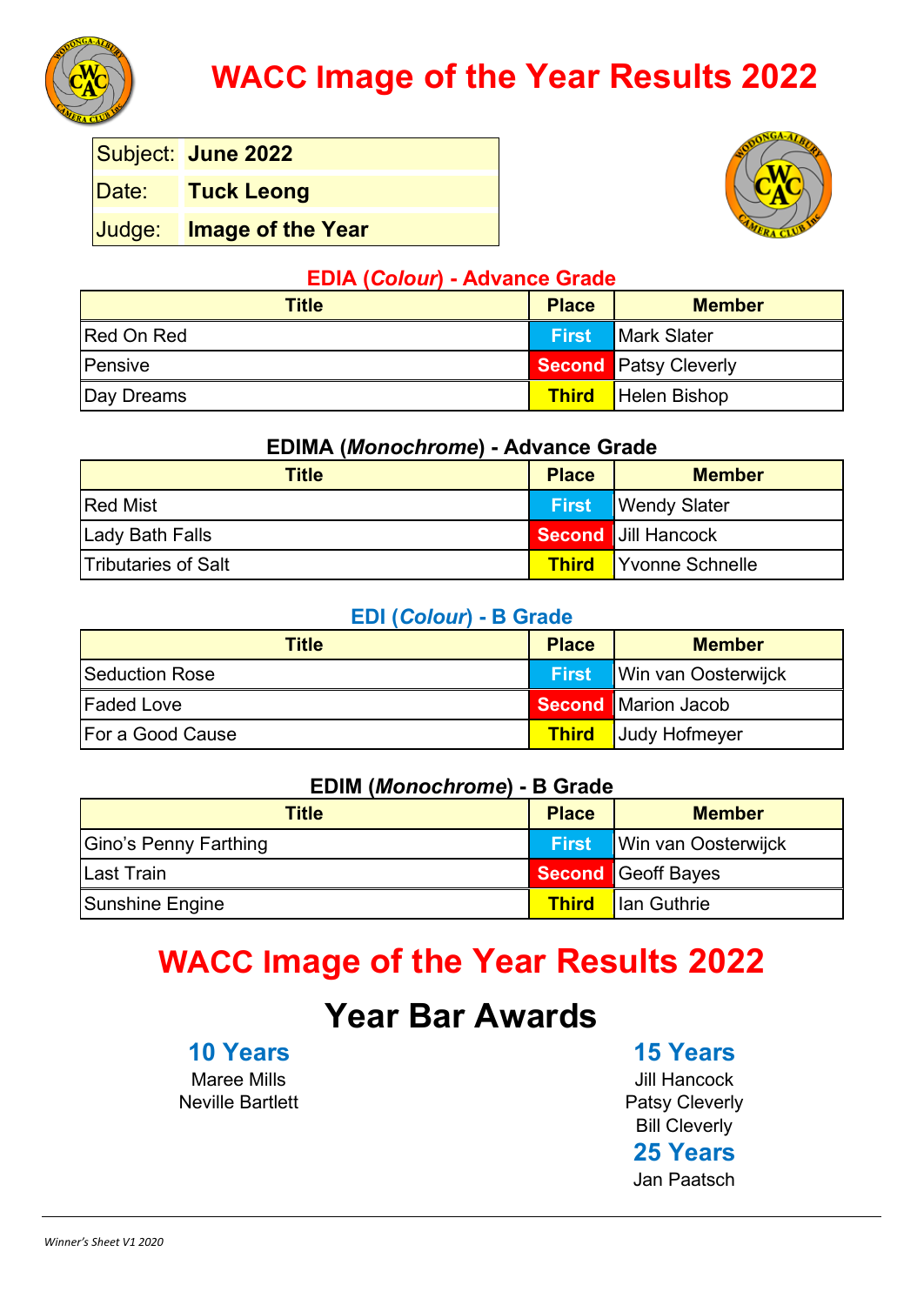

# **WACC Image of the Year Results 2022**

## **David Tilley Memorial Award (***Most Creative Image***)**

Vickie Cain

## **The Point System:**

*Second Places* EDIA Colour Wendy Stanford EDI Colour: Marion Jacob EDIAM Monochrome Wendy Stanford EDIM Monochrome Geoff Bayes

### *First Places*

EDIA Colour Vickie Cain EDI Colour: Geoff Bayes EDIAM Monochrome Vickie Cain EDIM Monochrome Win van Oosterwijck

## **Pelican Award (***Best Nature Image***)**

Yvonne Schnelle

## **Audio / Visual Award**

Not Ran This Year

### **3rd Place Certificates**

EDI Colour: "For a Good Cause" [Judy Hofmeyer] EDIM: "Sunshine Engine" [Ian Guthrie] EDIA Colour: "Day Dreams" [Helen Bishop] EDIAM: "Tributaries of Salt" [Yvonne Schnelle]